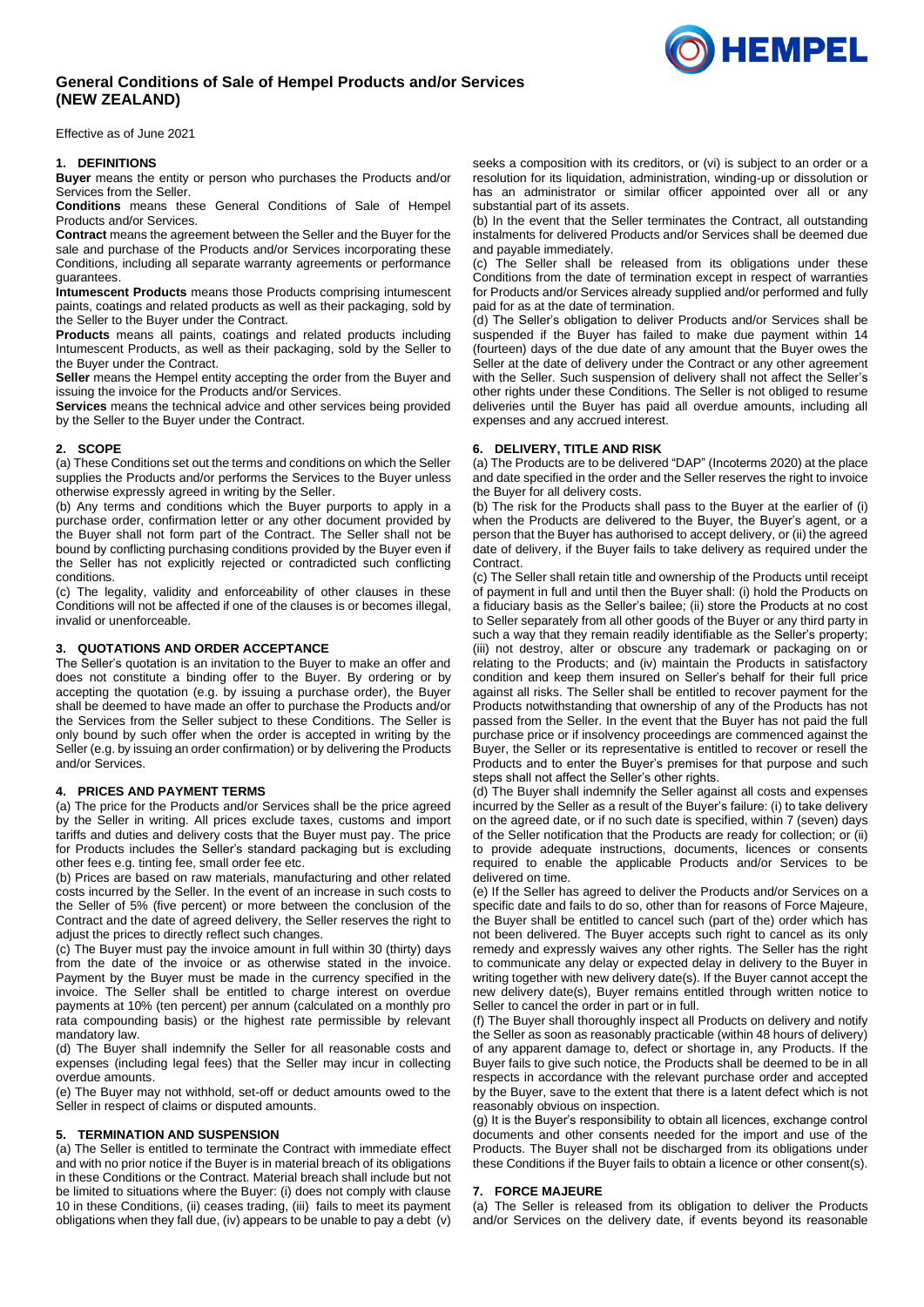

control prevent the Seller from performing its obligations (Force Majeure). Should such events continue to prevent the Seller from performing its obligations for 60 (sixty) consecutive days, either party may cancel the Contract.

(b) The Seller may withhold, reduce or suspend delivery of the Products and/or Services to reasonably allocate its supply capacity between the Buyer and its other customers if Force Majeure prevents the Seller from delivering all the Products and/or Services and fully complying with orders from its other customers. In such event, the Buyer is entitled to cancel the undelivered order(s). This clause sets out the only remedies available to the Parties in the event of Force Majeure.

#### **8. THE SELLER'S WARRANTY AND LIMITATIONS OF LIABILITY** *The Seller's Liability for the Products*

(a) In the event that a separate stand-alone Seller warranty for the Product forms part of or is issued in connection with the Contract by the Seller, then to the extent that a conflict exists between it and these Conditions, then the relevant terms of such stand-alone Seller warranty shall apply to the exclusion of this clause.

(b) The Seller warrants that as at delivery and for the earlier of a period of 12 (twelve) months from the date of delivery or the expiration of the applicable shelf life, each Product will conform to the applicable Product Data Sheet and/or specification as at delivery and the Seller shall have no other liability under this Contract (express or implied), in tort or otherwise for the quality, performance, merchantability or fitness for any purpose of the Products. For the avoidance of doubt, the Parties acknowledge and agree that the Consumer Guarantees Act 1993 and the Fair Trading Act 1986 are hereby expressly excluded and shall not apply to the Contract.

(c) The Seller's warranty does not include defects or damage that occurs in areas that are not reasonably accessible through ordinary means of repair because of their shape or location. Nor does the Seller's warranty include damage which is caused by mechanical damage, welding or other heating, bacterial attack, pollution, electromechanical actions, damage during repair, deterioration beneath applied coatings or friction, except for ordinary wear and tear. The Seller is only liable under this warranty, if the Buyer (or where relevant, its subcontractor) has:

(i) prepared all surfaces before coating, coated the object correctly and maintained them after coating, all in accordance with the Product specifications and any guidance issued by Seller,

(ii) transported, stored, handled and used the Products in accordance with all information given to the Buyer by the Seller and any international customs of the trade,

(iii) made a written claim documenting the alleged defect in or damage to the Products within 10 (ten) days of the date when the Buyer first became aware or could reasonably have become aware of the defect or the damage,

(iv) allowed the Seller reasonable time and access to inspect the Products, the area of their application and allows the Seller to inspect any maintenance or other relevant records (which the Buyer must keep in accordance with good practice),

(v) complied with its obligations under these Conditions, including making timely payment of the purchase price, and

(vi) stopped using the Products as soon as the Buyer detected or could have detected the defect.

(d) For Intumescent Products, the Seller shall not be liable for breach of the warranty in this clause 8 if the applicable non-conformity arises:

(i) because the Buyer alters the relevant Intumescent Product, or mixes

or uses it in conjunction with any unapproved substance, (ii) in whole or in part, due to wilful damage, abnormal or highly variable

environmental conditions; or (iii) in whole or in part, due to any negligence, misuse of the relevant Intumescent Product, inadequate specification of coating thickness and/or critical/limiting temperature or inadequate or inappropriate surface preparation or coating application by any person other than the Seller or its agents.

(e) In the event of a breach of warranty under this clause 8, the Seller must at its own option, either replace the Product or refund the price of the defective Product in full. The Buyer is not entitled to any other remedy. The Seller may suspend subsequent deliveries of the Products or postpone corresponding dates of delivery accordingly until the validity of the Buyer's claim has been finally determined.

### *The Seller's Liability for Services*

(f) The Seller is only liable for technical advice, instructions and other information about the use of the Products or other services provided by the Seller or its representative if the Buyer can demonstrate that (i) the Seller has given the advice or services negligently in light of the information, equipment and knowledge available to the Seller at the time, and (ii) that the Buyer has suffered direct loss as a result.

*The Seller's Liability for Services for Intumescent Products*

(g) The Seller shall have no liability for any advice or other service the Seller (or any of its employees, agents and sub-contractors) provides in relation to any Intumescent Product(s) for which the Buyer has not paid separately from any other Intumescent Product or Service, such free advice or service to be provided at the Seller's discretion and not to be relied upon by the Buyer.

(h) The Seller shall only be liable if such advice or service has been given negligently taking into account the information, equipment and knowledge readily available to the Seller at the time (including that provided by the Buyer), but the Buyer expressly acknowledges that the Intumescent Products may be used for uses outside of the scope of the Seller's knowledge or expertise; variations in environment, changes in procedures or use, or the extrapolation of data may cause unsatisfactory results; and that the Intumescent Products are intended for use by buyers having relevant skill and know-how in the proper use of such type of products.

### *Limitation of Liability*

(i) The Seller's liability to the Buyer shall not exceed the invoiced price for the Products and/or Services, except that in respect of Intumescent Products (and related Services) only, if the remedies available under clause 8(e) are unenforceable under applicable law, Seller's liability shall in no event, exceed 2 (two) times the invoiced price.

(j) The Seller shall not be liable for any loss of profit or earnings, loss of time, loss of goodwill or loss of use of vessels, machinery or equipment. In no circumstances shall the Seller be liable for any special or consequential/indirect loss or damage whatsoever.

(k) The Seller shall not be liable for any infringement of a third party's intellectual property rights caused by the Buyer's use of the Products.

(l) Any exclusions or limitations of liability under these Conditions in favour of the Seller are agreed to be extended for the benefit of all companies and/or individuals within the Hempel Group.

(m) Subject to applicable law as regards liability for personal injury and death, the Buyer shall have no claim against the Seller, in contract or in tort, in relation to anything performed or delivered under the Contract unless the Seller has been notified in writing of such claims within 24 (twenty-four) months of delivery.

### **9. INTELLECTUAL PROPERTY RIGHTS**

The Seller (or Hempel A/S) is and remains the owner of all intellectual property rights related to the Products and/or Services, including knowhow, patents, patent applications, inventions, trademarks, technical information, documentation, data as well as any copyright relating hereto. The Buyer does not acquire any rights to any intellectual property rights or other deliverables specifically developed by Seller to fulfil the Contract, such rights shall remain the exclusive property of the Seller (or Hempel  $A/S$ ).

### <span id="page-1-0"></span>**10. COMPLIANCE, EXPORT CONTROL AND SANCTIONS**

The Buyer undertakes that it is and shall in connection with this Contract, remain in compliance with applicable laws and regulations, including but not limited to those relating to anti-bribery and corruption, and sanctions provisions and export control regulations of the UN, US, UK and EU. If the Buyer is in breach of this clause 10, the Seller is entitled to either suspend or terminate the Contract at no liability or cost to the Seller.

### **11. MISCELLANEOUS**

(a) The Buyer may not assign its rights and obligations under the Contract.

(b) The Contract establishes neither a partnership nor a joint venture between the Seller and the Buyer, and neither of the parties shall be construed as partner or other business associate of the other.

(c) A waiver of any right or remedy under this Contract shall only be effective if given in writing and shall not be deemed a waiver of any subsequent breach or default.

(d) A person who is not party to this Contract shall derive no benefits and shall have no rights under any applicable mandatory law, to enforce any term of this Contract. It is hereby reiterated that the provisions of the Contract and Commercial Act 2017 are hereby expressly excluded.

## **12. CHOICE OF LAW AND JURISDICTION**

(a) Any dispute arising out of, or in connection with the Contract shall be governed, construed and enforced in accordance with the laws of New Zealand to the exclusion of any other law and without regard to any conflict of law principle.

(b) Neither the Uniform Law on the International Sale of Goods, the Uniform Law on the Formation of Contracts for the International Sale of Goods nor the Convention on Contracts for the International Sale of Goods applies to the Contract.